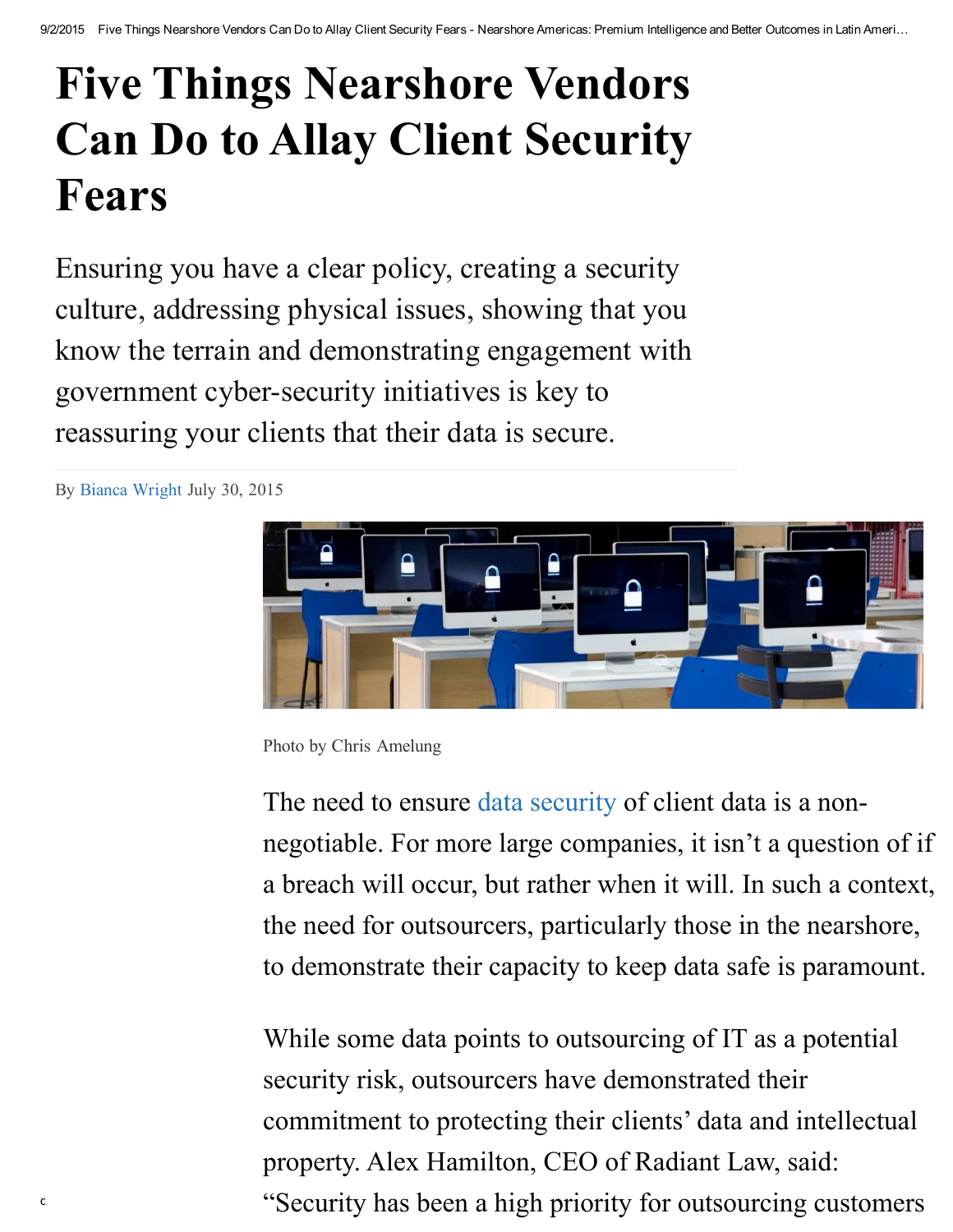for many years, and the outsourcing providers are now well used to having to demonstrate that they take the protection customer's data very seriously."

He added that, with an increasingly sophisticated industry that is used to meeting the high standards of banks and other demanding customers, there is no reason to think that outsourcing would weaken security; in fact it is often the case that standards are raised.

As Jon [Butler](http://www.nearshoreamericas.com/bpoito-provider-losing-qualified-staff/) of ISG said: "The best way to handle a security event is to never have one." However, that is not likely in an environment where breaches are an everyday occurrence. "Today security comprises so much more than just locking server rooms and installing desktop anti-virus software. While many clients do a good job using tools like Citrix or VMware to centrally manage data access, local data center security concerns remain, and clients should mitigate these," he added. So how can vendors put their clients' minds to rest?

# Ensure There's a Clear Policy

A negotiated policy on data security needs to meet the needs of both the client and the vendor. There may be specific requirements embedded in the policy, depending on the geography, the client and the circumstance.

example. "Independent audit results are the best proof a  $\epsilon$ The outsourced center needs to comply with international security standards, such as BS-7799, ISO-17799, for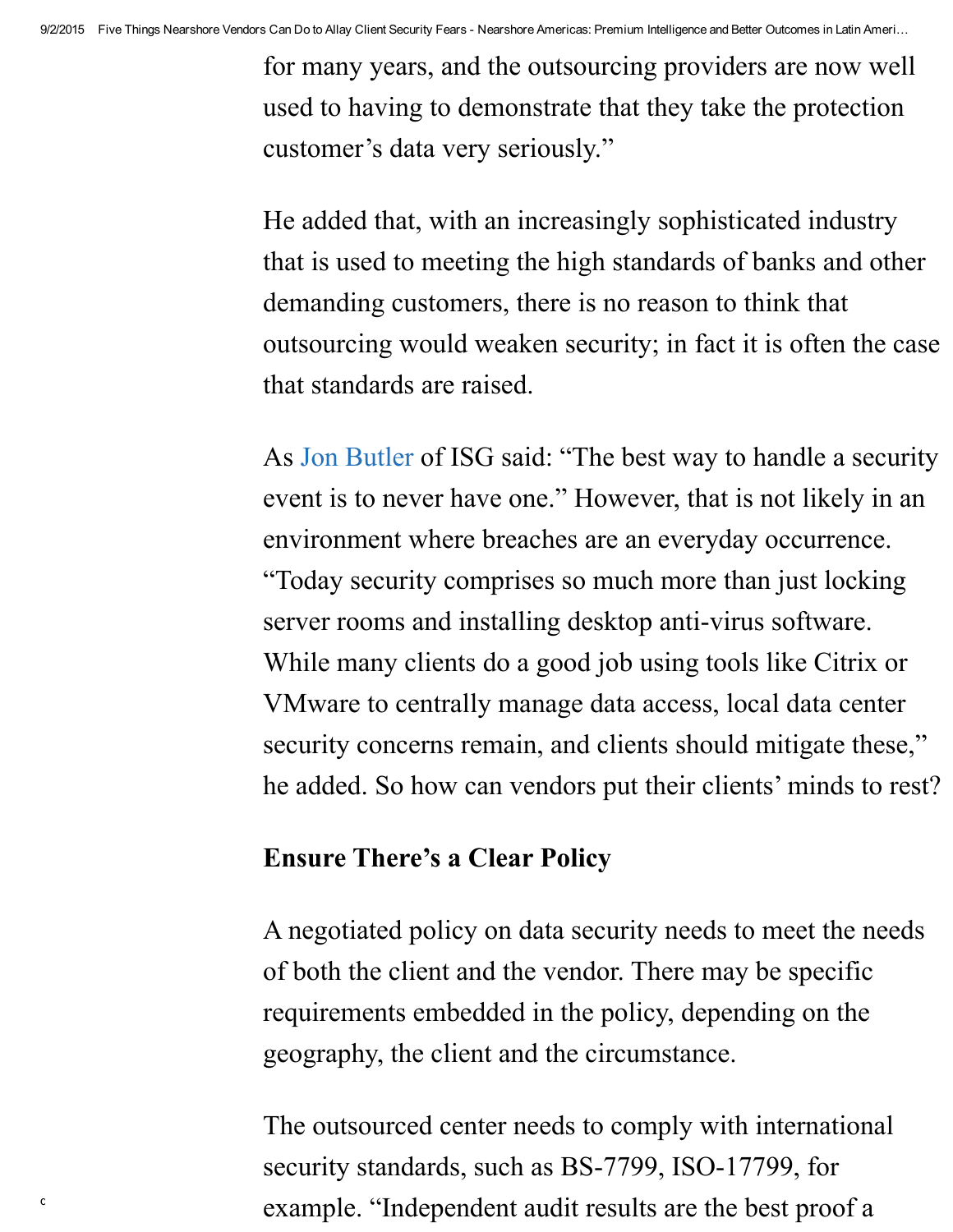center can offer regarding its level of security. Clients should insist their service provider centers meet these international standards, " Butler said.

He added that background check policies – responsibility and thoroughness – are another indicator of security adherence. "Are they done by reputable 3rdparty companies and do they encompass all possible areas to legally check? Additionally, center policy should dictate that on-premise security be run by a separate company that regularly reports incidents. Clients should have access to those records, " he said.

Transparency and client access are also key to this. A client who knows the specifics of how its data is secured and what is being done in specific situations. Ajay Gupta, Director, Governance, Risk and [Compliance,](http://www.nearshoreamericas.com/capgemini-reportedly-talks-purchase-igate-2/) Capgemini emphasized that an outsourced environment requires having effective and scalable technologies, robust processes and knowledgeable resources to empower clients to continuously innovate and focus on the core business without compromising security.

# Create a Security Culture

Gupta said that it is important to promote a "security culture" across the organization by providing relevant security awareness trainings to employees, third party contractors and business partners.

 $\ddot{\text{c}}$  and  $\ddot{\text{c}}$  and  $\ddot{\text{d}}$  is vital to ensure that security remains compliant with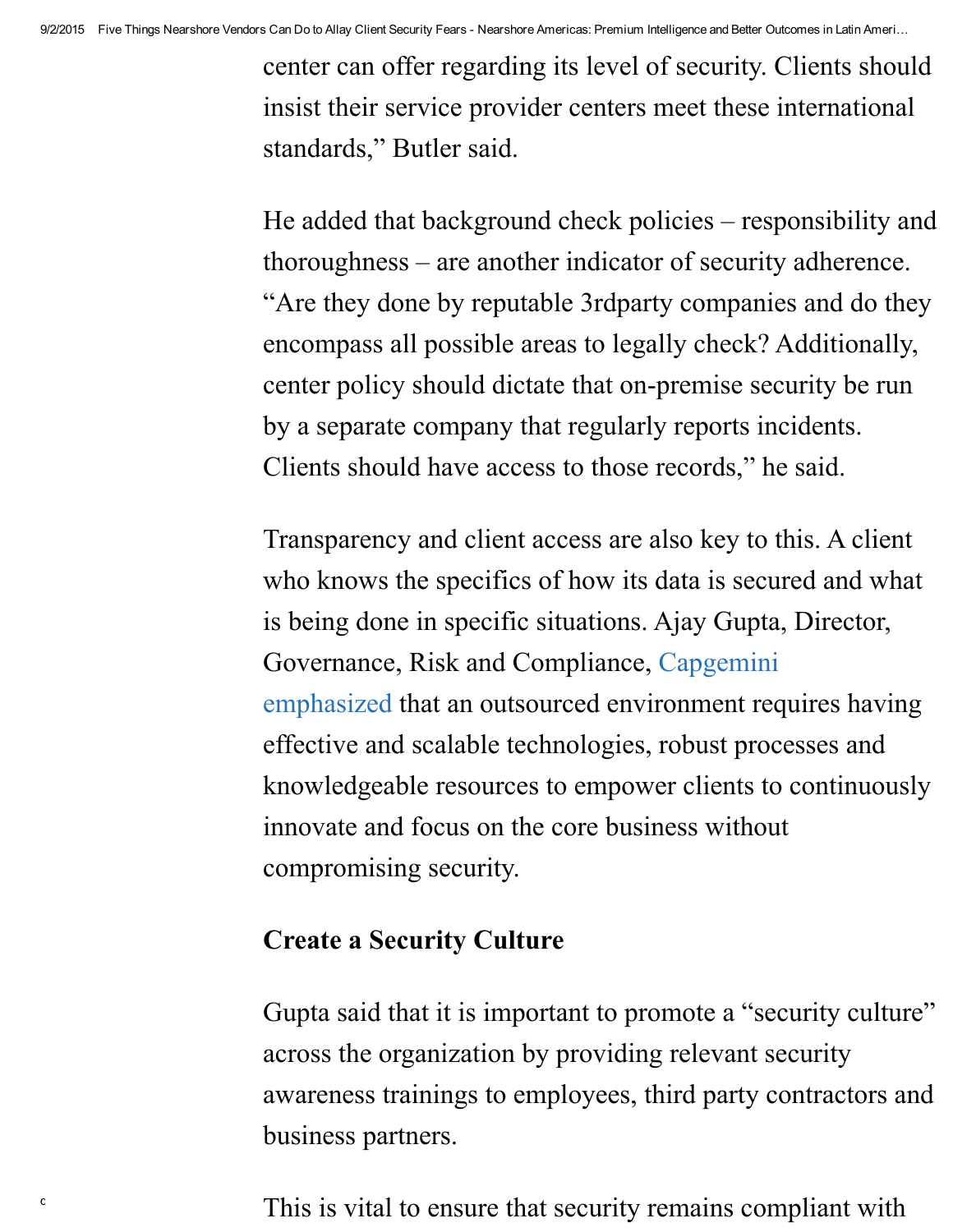the negotiated policy and with the legal and regulatory requirements, regardless of who is handling the data.

Tied to this, said Gupta, is ensuring that there are robust and well written processes with controls built-in the work flow and the well-trained employees to follow them to minimize errors and defects.

Part of the [security](http://www.nearshoreamericas.com/bahamas-review-internet-infrastructure-hackers-deface-government-sites/) culture involves the need to conduct ongoing security reviews (internal and external) to measure the effectiveness of security policies and mechanisms deployed by the organization. "Assessment results should be shared with various stakeholders like the organization's Internal Auditor, senior management and clients. For example, vendors should share the SOC 1/SOC 2 reports with clients. These reports provide an independent view on the security aspects of the organization," Gupta said.

# Address Physical Issues

Whether it is the physical access to an area or issues with the location of the center or outsourcer, it is important to address these potential factors upfront and explicitly.

 $\epsilon$  cabling (logical and physical), mailroom security, isolated Butler said: "I don't think there's a data [center](http://www.nearshoreamericas.com/caribbean-ixp-build-data-center-hosting-facility-trinidad-tobago/) at which I couldn't find at least one physical violation." These potential physical violations include things such as actively enforced secure bay entry for project personnel, camera monitoring, audited anti-pass back capability, separate secure room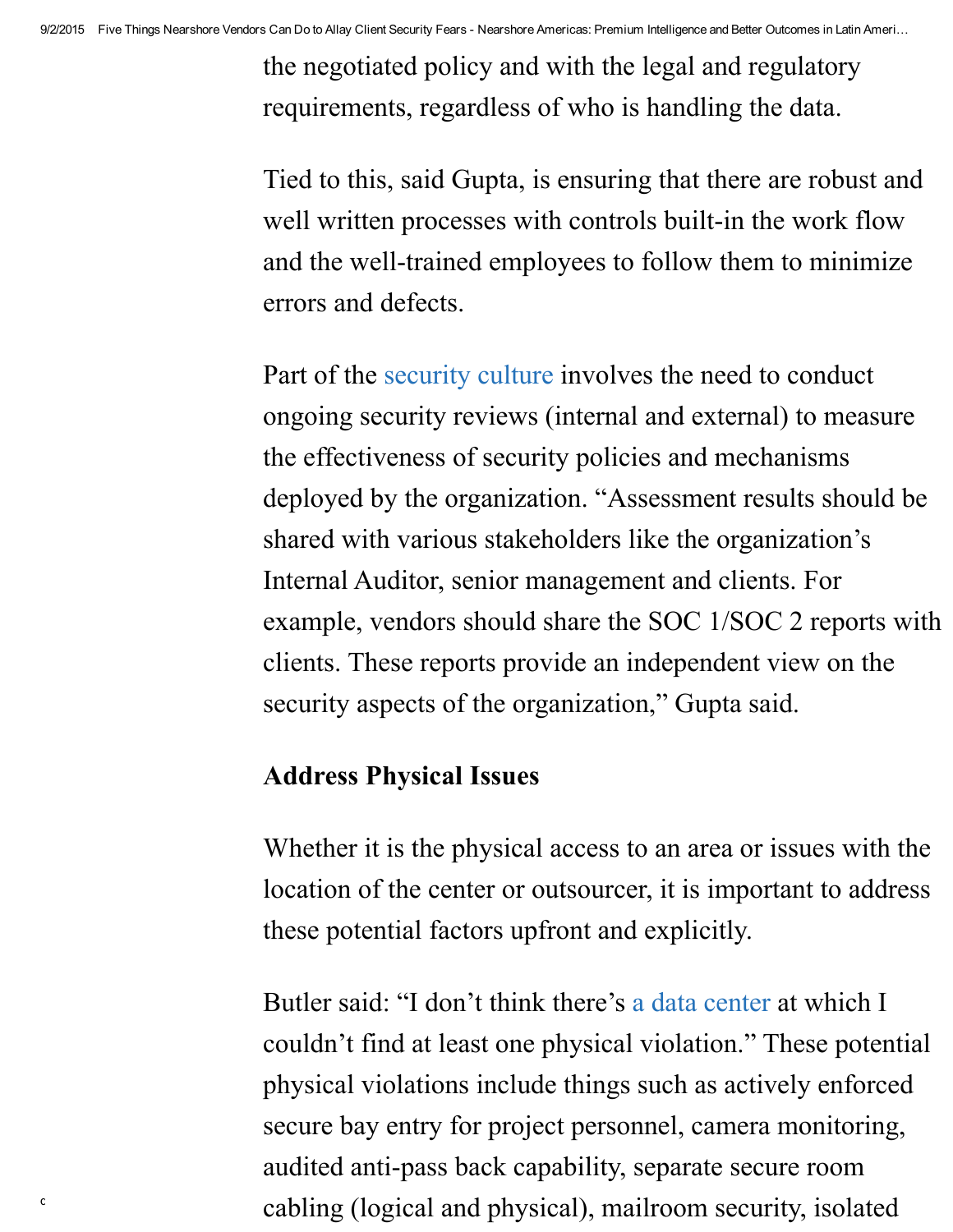digital telephones, machine level security (e.g. USB disablement), customs/bonding legal restrictions, etc.

"It's scary how easy it can be to enter areas without proper authorization. I have been able to hurdle past security just by knowing the cultural "hot buttons" and when to hit them – not a good thing!" Butler said.

#### Sign up for our Nearshore Americas newsletter:

Go

Common sense dictates that it is not a good idea to locate a center near dangerous, high-activity or potentially volatile areas. "These include obvious things like flood plains and seismic faults, as well as the not-so-obvious: airports, police stations, military bases, government offices, power stations, mass transit stations, etc. It's best to be far away from areas where potentially unhappy people can forcibly enter the center and gain access to client information, " Butler said.

If a city or part of a city is known for such potential issues, vendors need to clearly outline how their security addresses those possible security risks. Reputation does not necessarily translate into increased risk, but perception can mean the difference between landing a client and not.

### Show That You Know the Terrain

 $\alpha$  how shrewd their service [provider](http://www.nearshoreamericas.com/indian-companies-scramble-saas-cloud-technology/) is regarding its This is what Butler calls Perspicacity. "Clients should discern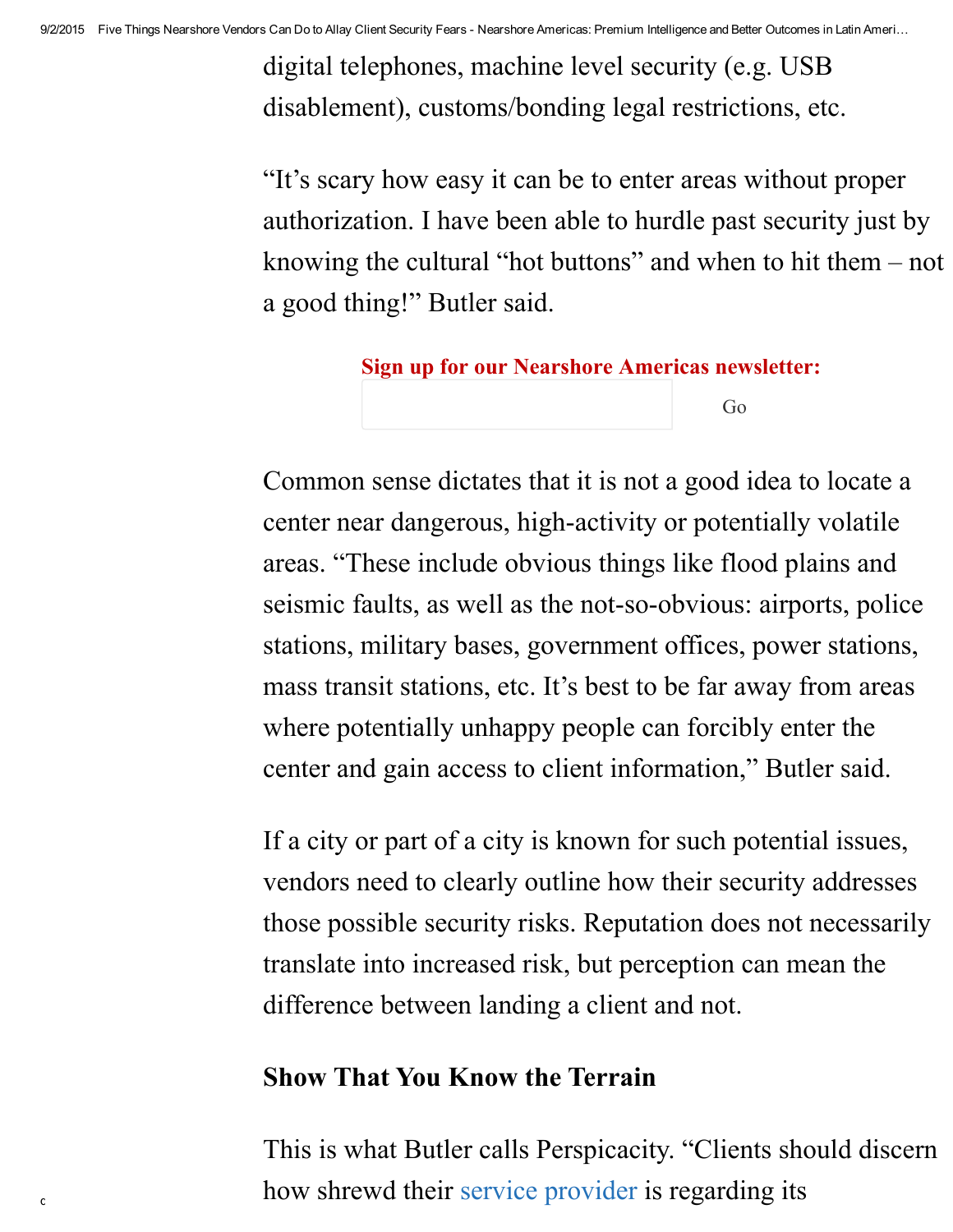surroundings and how it mitigates the unknown, " he said. Types of questions to ask include:

- Is it wise for people outside the center to know that work for an international financial institution goes on inside?
- When events occur, would center personnel call the police, and are the police trust-worthy?
- Are mainstream news sources credible?
- Have high-priority arrangements been made with fuel providers for backup generator diesel fuel?

"These are all great areas to probe when making unannounced security audit visits – which you absolutely should be allowed to do! Whether there is a pandemic, pandemonium, an attack by the People's Republic of wherever – clients should insist their center practices and plans for these unpredictable events, " Butler said.

He added that service providers should be able to demonstrate to their clients that when chaos reigns that they have wellrehearsed plans for each scenario that validate their data security preparedness so that local security events remain nonevents for the center.

# Demonstrate Engagement with Government Cybersecurity Initiatives

 $\epsilon$  certification and education nonprofit organization, the According to Alan Berman, President of DRI International, (Disaster Recovery Institute), a business continuity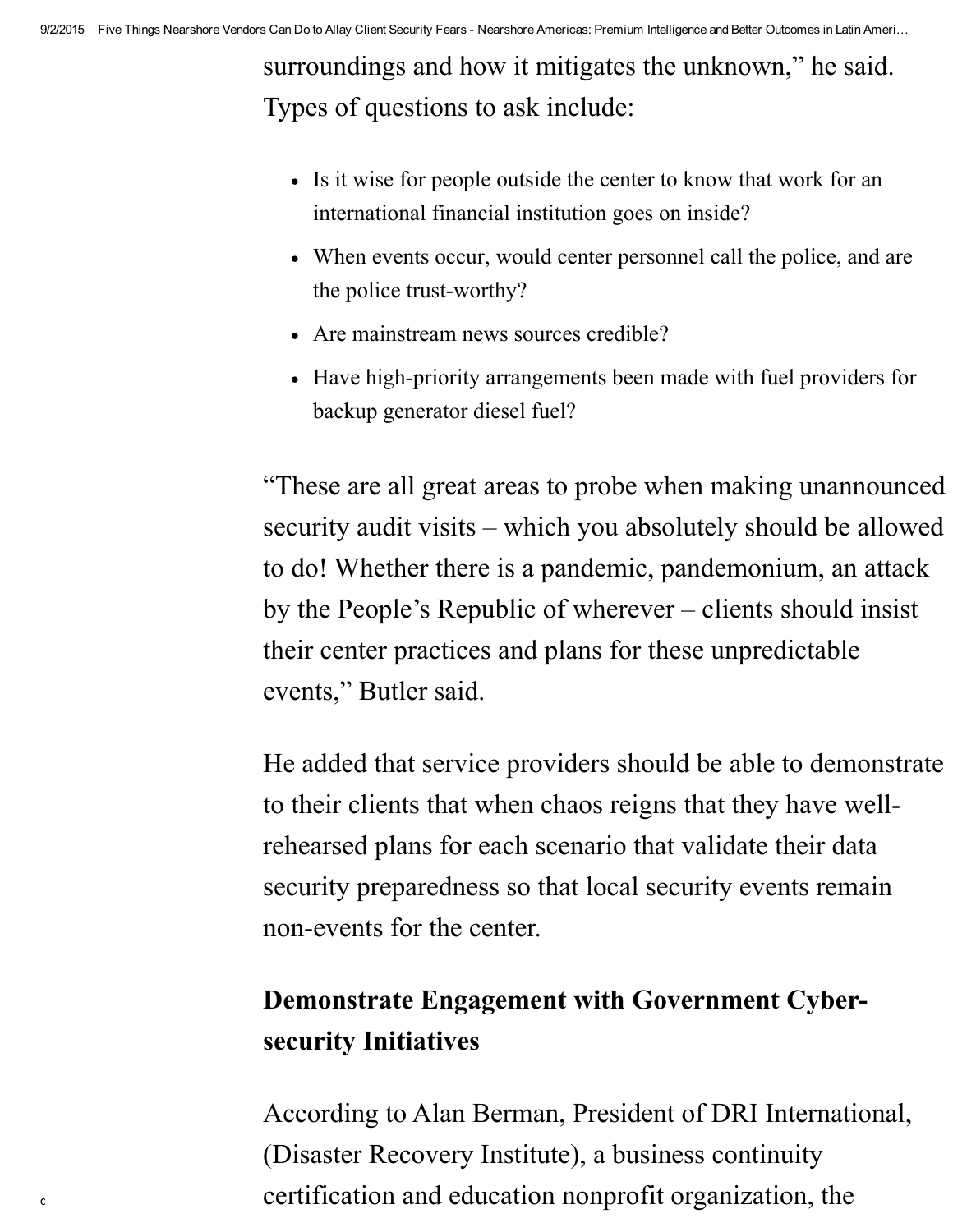Comprehensive National Cybersecurity Initiative presented in May 2009 established a framework for creating a more secure cyber environment. He noted that it sought to establish a set of major objectives; establishing a defense against immediate threats, enhancing the security of supply chain vendors and expanding education, research and creating strategies to deter hostile and [malicious](http://www.nearshoreamericas.com/bahamas-review-internet-infrastructure-hackers-deface-government-sites/) activityin cyberspace.

"While the singular efforts being employed to combat the threat of cyber terrorism should be applauded, these alone will not solve the problem," he said. "Simply creating a strong defense with no threat of punishment to cyberterrorists will not be enough of a deterrent to create an effective barrier to continued attacks. Only an integrated public/private sector sharing of information, in a secure environment, to quickly identify threats and the ability to engage in offensive destruction of perpetrators ability to continue to function will slow the spread of cyber-terrorism."

By demonstrating that vendors are engaging with the various government initiatives in the USA and in nearshore locations, vendors can emphasize their commitment to security and to the eradication of cyber-terrorism.

SHARE

Tags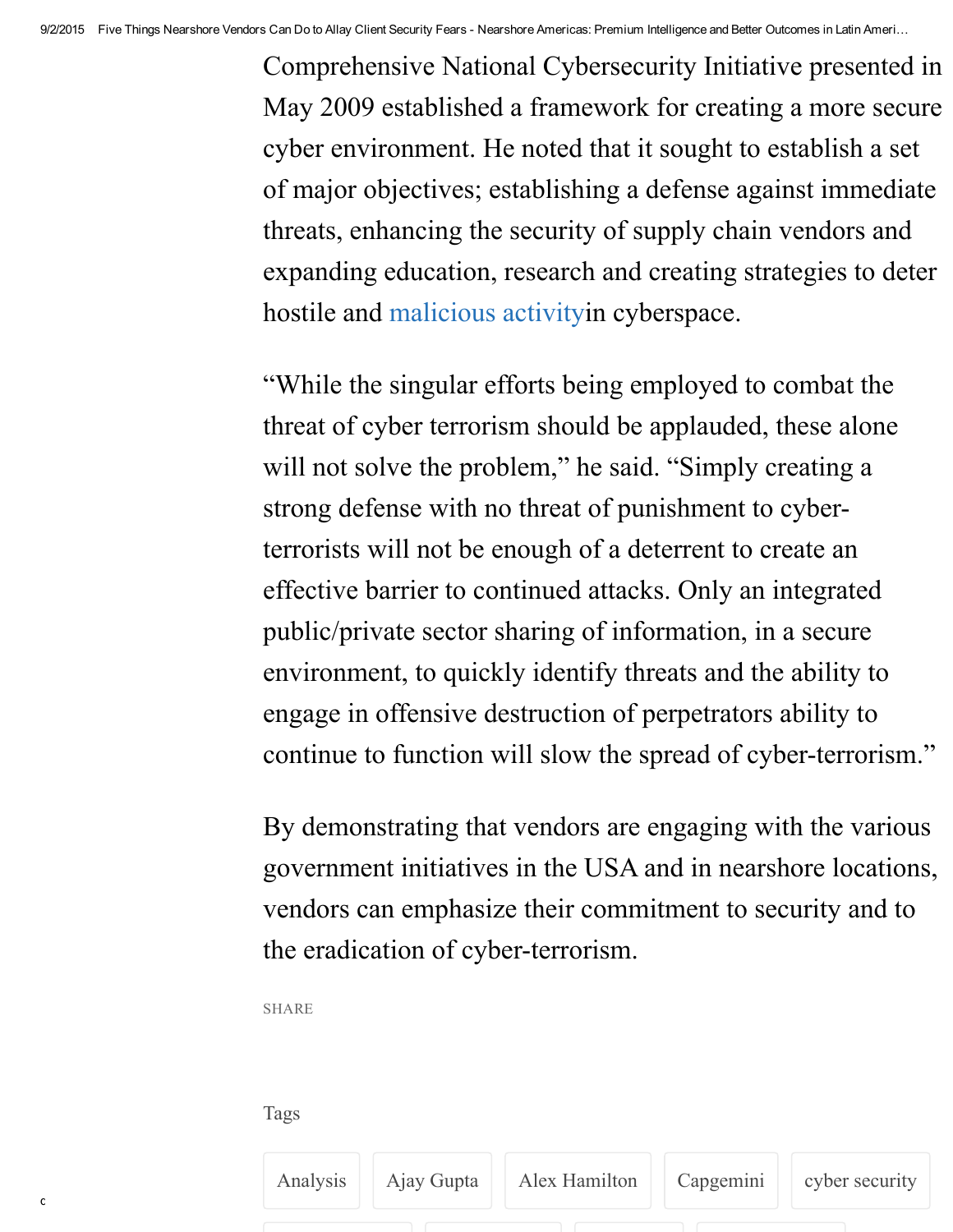9/2/2015 Five Things Nearshore Vendors Can Do to Allay Client Security Fears - Nearshore Americas: Premium Intelligence and Better Outcomes in Latin Ameri...



[Radiant](http://www.nearshoreamericas.com/tag/radiant-law/) Law



#### Bianca [Wright](http://www.nearshoreamericas.com/author/bianca/)

NSAM Managing Editor Bianca Wright has been published in a variety of magazines and online publications in the UK, the US and South Africa, including Global Telecoms Business, Office.com, SA Computer Magazine, M-Business, Discovery.com, Business Start-ups, Cosmopolitan and ComputorEdge. She holds a MPhil degree in Journalism from the University of Stellenbosch and a DPhil in Media Studies from Nelson Mandela Metropolitan University.